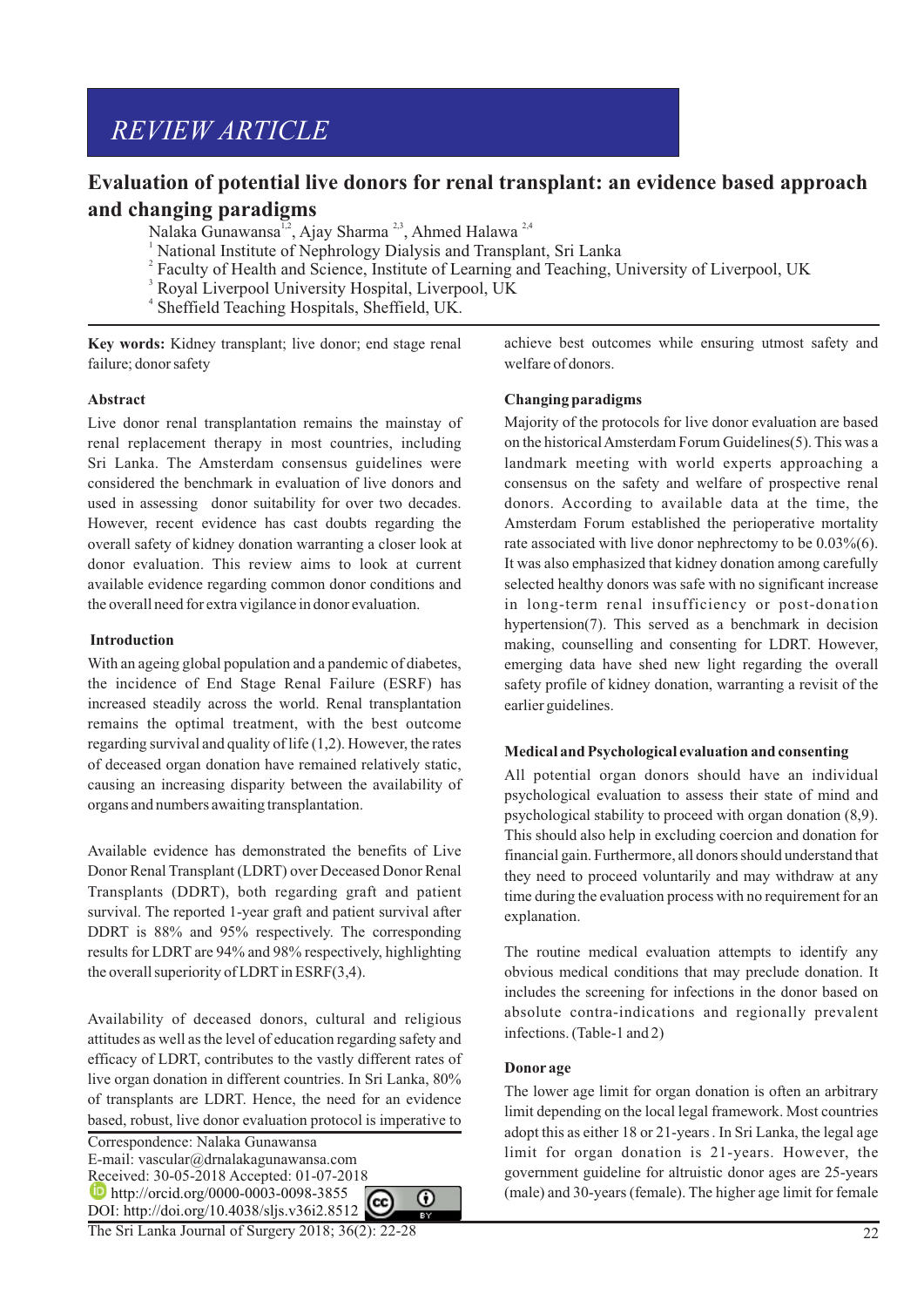**Table-1.** Routine screening test evaluation of donor

| Blood<br>٠        | Electrolytes, Urea, Creatinine (x2), Uric acid<br>Calcium, phosphate, Magnesium<br>Alkaline Phosphatase, total protein, Albumin, bilirubin, AST, ALT, GGT<br>Fasting blood sugar<br>Lipid profile<br>Full blood count and differential, Platelets, INR |  |  |  |
|-------------------|--------------------------------------------------------------------------------------------------------------------------------------------------------------------------------------------------------------------------------------------------------|--|--|--|
| Urine             |                                                                                                                                                                                                                                                        |  |  |  |
| ٠                 | Urine full analysis (x2)<br>Midstream urines for culture and sensitivity (x2)<br>Urines for Albumin creatinine ratio or 24 hour collection for protein<br>excretion                                                                                    |  |  |  |
| Radiology studies |                                                                                                                                                                                                                                                        |  |  |  |
| ٠<br>٠            | Chest X-ray<br>Electrocardiogram<br>Abdominal ultrasound<br>Mammogram for females > 40 years<br>Nuclear renogram (DTPA) and GFR with differential split                                                                                                |  |  |  |
| Other             |                                                                                                                                                                                                                                                        |  |  |  |
| ٠                 | Blood pressure readings (x3 from family physicians)<br>PAP smear for females<br>PSA for men > 45 years<br>Pregnancy test (if indicated)<br>Height/weight and BMI<br>TB skin test                                                                       |  |  |  |

#### **Table-2.**Infection screening of donor

| <b>Donor Infection screening</b> |                          |  |  |
|----------------------------------|--------------------------|--|--|
| <b>Routine tests</b>             | Selected tests           |  |  |
| Urinanalysis for UTI             |                          |  |  |
| Hepatitis B; HBsAg, HBcAb        | coccidiomycosis          |  |  |
| Hepatitis C; HCV IgG antibodies  | Malaria                  |  |  |
| HIV; HIV 1 & 2 antibodies        | Schistosomiasis          |  |  |
| Treponema pallidum antibodies    | West nile viris          |  |  |
| Cytomegalo virus (CMV)           | Crutzfeldt Jakob disease |  |  |
| - IgG and IgM                    | and variant              |  |  |
| Epsteinbar Virus (EBV) IgG       | Strongyloides            |  |  |
| Toxoplasma gondii IgG            |                          |  |  |
| Tuburculin skin test             |                          |  |  |

donors is intended to avoid subsequent pregnancy related complications following kidney donation.

## **Lower age limit**

The importance of a stringent lower age limit takes in to account the length of life an individual has to live postdonation, with the possibility of developing medical conditions (diabetes, hypertension, obesity and immunological disease), that could potentially lead to renal insufficiency with time (11). The Organ Procurement and Transplantation Network (OPTN) data shows that among the previous kidney donors who later developed ESRF, majority had donated over 15 years ago (12).

New data have also shown evidence of gestational complications among females who have donated and had subsequent pregnancies (13). It has demonstrated an increased incidence of pregnancy induced hypertension, eclampsia and preterm labor (14). Hence the local protocol aims to avoid such complications with raising the lower age limit for female donors and females who are planning future pregnancy.

## **Upper age limit**

The upper age limit for donation is governed by the overall health status. With carefully screened and selected donors and age matched recipients, excellent outcomes have been achieved even with donors >60 years. There has been no significant increase in peri-operative morbidity or mortality among such selected older donors (15,16). With the use of laparoscopic donor nephrectomy and shorter post-op recovery times, the number of older donors accepted for donation has increased in Sri Lanka over the past decade. Nevertheless, meticulous selection processes are needed to select such donors, with emphasis on cardiovascular and respiratory functional assessment. This may involve stress echocardiograms, myocardial perfusion studies and respiratory function tests.

The UNOS database 1994 to 2012, comprising over 250,000 transplants, compared outcomes from standard criteria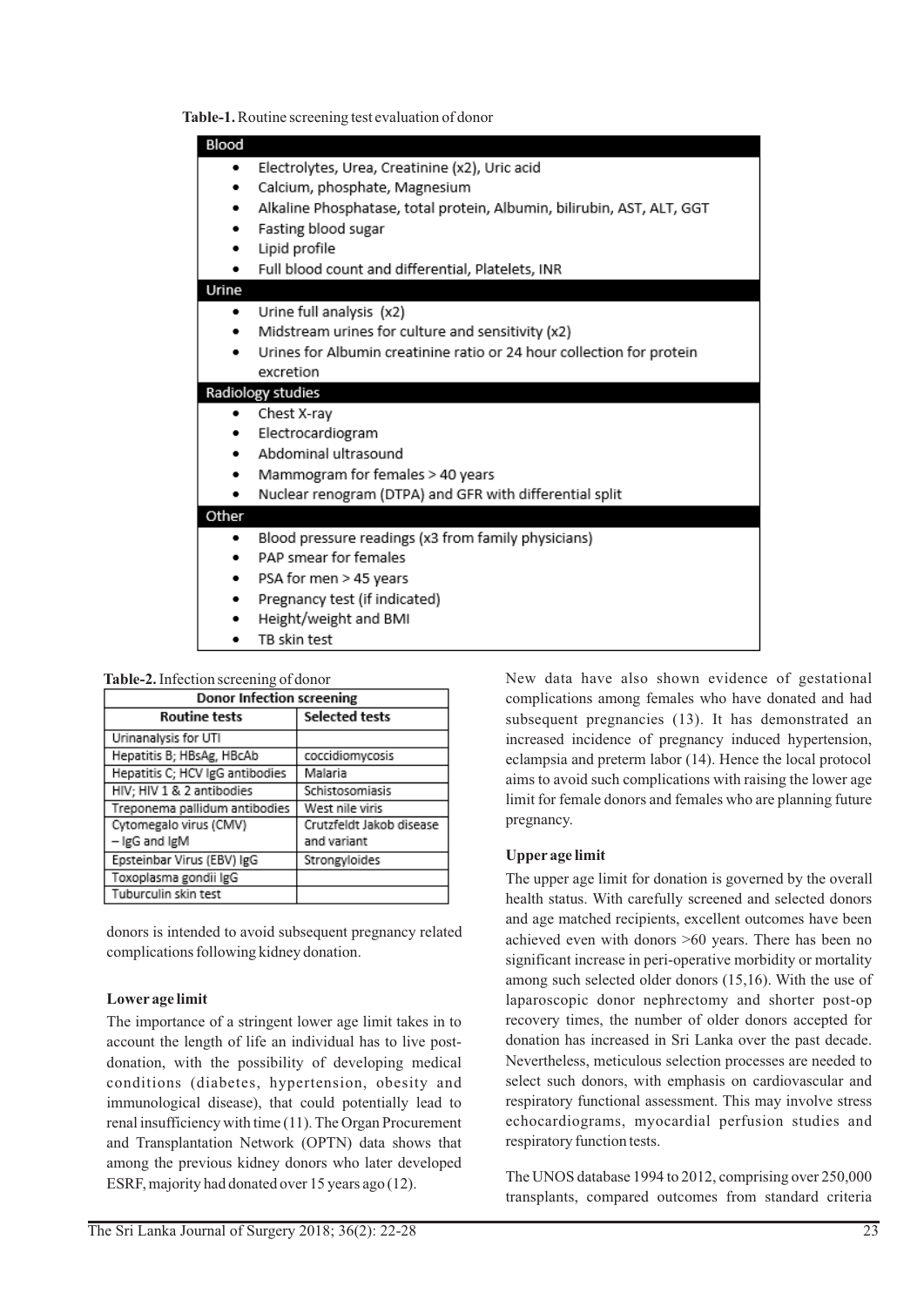deceased donors (SCDD), expanded criteria deceased donor (ECDD), and living donors (LD). Transplants from older (>60 years) LD had significantly lower graft and patient survival compared to those from younger LD. Nevertheless, LDRT from LD 60-70 years showed better outcomes compared to SCDD while all older LD transplants showed better outcomes compared to ECDD transplants (17). Donor general health condition and renal function rather than the chronological age should be the determinant of acceptable threshold for donation.

## **Obesity**

Obesity is a proven risk factor for hypertension, diabetes, hypercholesterolaemia, Ischemic heart disease IHD, stroke and ESRF in the general population (18). Furthermore, obesity has been clearly linked to reduced life expectancy compared to the non-obese. Retrospective data has shown that among obese (BMI >30 kg/m2) donors, 60% would develop significant proteinuria (>3g/d) and 30% would develop renal insufficiency, 10 years post-donation (19).

Several retrospective studies have shown a minor but definite increase in minor peri-operative complications among obese donors. These include increased operative times, increased conversion to open nephrectomy and increase of surgical site infections. There has been no definite evidence of increased donor mortality based on obesity.

While donation appears safe among the moderately obese (BMI 30-35) but otherwise healthy donors, they should be advised regarding weight reduction pre-donation and weight control post-donation. Those who fall under the very obese (BMI >35) category should be discouraged from donation.

## **Hypertension**

Hypertension is a recognized risk factor for chronic kidney disease (CKD) and ESRF (20). Hence the donor evaluation should aim to identify potential donors with established hypertension. The initial clinical assessment could be by simple blood pressure measurement on three different occasions or by ambulatory blood pressure monitoring (ABPM) (21,22). Established hypertension is defined as a systolic pressure >140 mmHg and/or diastolic pressure >90 mmHg.

- Individuals with blood pressure  $>140/90$  mmHg by ABPM are not acceptable as donors.
- Individuals with easily controlled hypertension (1-2 anti-hypertensives) who are carefully selected (age >50 years, GFR  $\geq 80$  mL/min/1.73m<sup>2</sup>, urinary albumin <30 mg/day, no signs of end organ damage) are a low-risk group and may be acceptable as donors.
- End-organ damage is detected by screening for left ventricular hypertrophy, retinopathy or proteinuria. Presence of any one of these precludes donation.

• Difficult to control hypertension (requiring  $\geq 2$  antihypertensives) are also excluded from donation.

## **Nephrolithiasis**

The worldwide prevalence of asymptomatic nephrolithiasis in the general population varies between 10-12% (23). The routine use of CT scan to evaluate potential donors has led to increased detection of such asymptomatic nephrolithiasis. When evaluating such donors, the lifetime risk of developing recurrent stones and possibility of urosepsis and obstructive uropathy with renal functional deterioration needs to be assessed.

Symptomatic stone bearers in the general population, carry a 50% risk of recurrent stones within 5-years (24). Hence, donors with current symptomatic nephrolithiasis should be precluded from donation.

Donors with a *history of single* stone may be considered if:

- Metabolic screening excludes significant metabolic abnormality that increases the risk of recurrent stones (hypercalcuria, hyperuricemia, metabolic acidosis, hypocitraturia, cystinuria, hyperoxaluria)
- CT scan shows no evidence of multiple stones, nephrocalcinosis
- Donors with *minor correctable metabolic abnormalities* (hypocitratuiria, hypercalciuria) may be considered once treated, after careful counselling
- Donor with *asymptomatic current stone/s* may be considered if:
- Metabolic screening and CT imaging is negative as above
- Current largest stone is  $\leq 1.5$  cm, potentially removable during transplant
- If more than one stone, they should all be limited to one kidney and that kidney should be extracted for donation

The following are contra-indications to donate:

- Nephrocalcinosis on imaging
- Multiple bilateral stones
- Large stones ( $>1.5$  cm)
- Stone types that have high recurrence rates (cystine, struvite stones)

Small stones (<5 mm) may be safely left behind and transplanted with minimal risk. It is likely to be spontaneously passed with post-transplant polyuria in the recipient, especially if located in the upper or middle calyx. Any larger stone or stones in the lower calyx should ideally be extracted ex-vivo by flexible ureteroscopy (9).

## **Diabetes**

All prospective donors should have a fasting blood sugar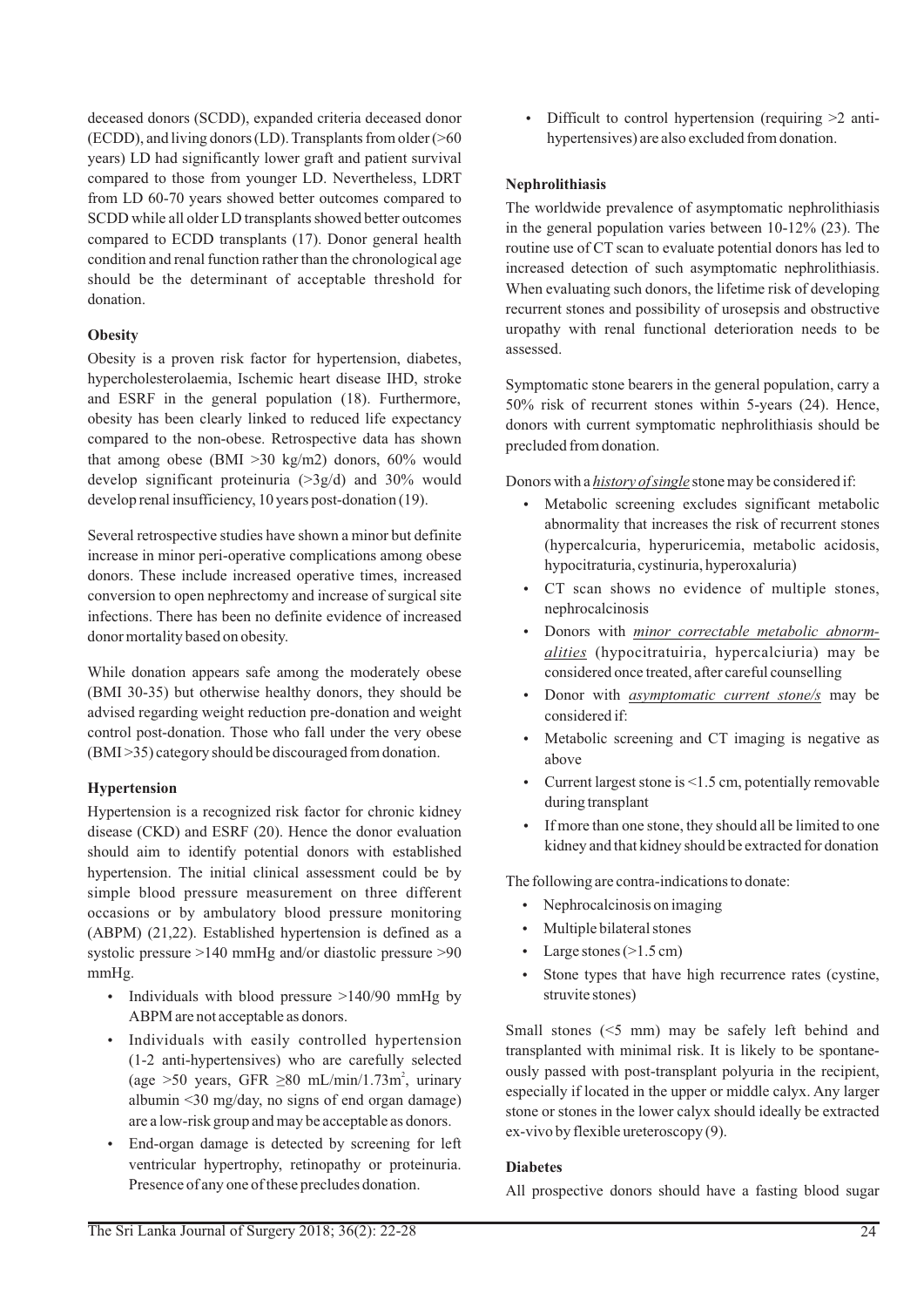(FBS) or HBA1C assessment in the preliminary workup. A FBS of >7 mmol/L (HBA1C >6.5%) indicates established diabetes while 6.1-6.9 mmol/L indicates impaired glucose tolerance (IGT) and warrants further testing with oral glucose tolerance test (OGTT). Prospective donors with additional risk factors for type-2 diabetes (family history, obesity, history of gestational diabetes, hyperlipidaemia, hypertension) should also have a mandatory OGTT. A 2-hour OGTT value >11.1 mmol/Lindicates established diabetes.

Established diabetes is considered a contra-indication to donation among most centers. Impaired glucose tolerance is a relative contra-indication and may proceed to donation provided there are no additional risk factors and there is suitable follow-up plan available in the local set-up.

## **Cardiac assessment**

Similar to any major operation, donor nephrectomy requires a preliminary cardiac assessment to determine the fitness for operation. Furthermore, it also allows evaluation of baseline cardiac status and thereby makes assessments regarding the possible long-term effects of living with a single kidney.

All prospective donors should have a detailed clinical examination and electrocardiogram as a baseline. A transthoracic echocardiogram is recommended to supplement the above findings. Currently, there is no evidence of stress echocardiograms in all donors, especially those who are at low cardiac risk (9,25).

Donors who are at higher risk (smoking, hyperlipidaemia, personal or family history of IHD, low exercise capacity) need individualised discussion at the multi-disciplinary meeting with contribution from cardiologists. Accordingly, further targeted cardiac testing can be done including stress echocardiogram and CT coronary calcium scoring.

## **Familial diseases**

Presence of familial inherited diseases should be excluded during live-related renal transplant. It requires a detailed family history, pedigree and a high index of suspicion regarding subclinical renal disease and extra-renal manifestations. This allows to rule out the possibility of subclinical disease in the donor which may lead to renal insufficiency post-donation.

## **Autosomal Dominant Polycystic Kidney Disease (ADPKD)**

ADPKD is the commonest familial renal disease resulting in ESRF. Where a first-degree family member of a patient is being evaluated for donation, extreme care is needed to exclude disease in the donor.

Ultra-sound scan (USS) criteria for diagnosing ADPKD and thereby precluding donation include (26);

•  $\geq$  3 renal cysts in total (age 15 – 39),

- $\geq$  2 cysts in each kidney (age 40 59),
- $\geq$  4 cysts in each kidney (age  $\geq$  60).

Anegative USS in those >40 years excludes the disease and is safe to proceed with donation. In those aged 20-40, more sensitive imaging with CT/MRI is required. CT/MRI evidence of >10 cysts is considered positive while <10 cysts is used for exclusion of disease. When imaging results are equivocal, genetic screening for the ADPKD mutation should be performed. Donor Renal Function

The screening test for donor renal function is measurement of serum creatinine and estimated Glomerular Filtration Rate (eGFR). More accurate functional assessment requires 24-hour urinary collection and clearance of 51Cr-EDTA  $($ or inulin $)$  $(9)$ .

Assessment of split renal function by radio-isotope study allows for identification of contribution from each kidney for overall function. This is especially useful in the presence of significant size discrepancy between kidneys (>10%). Considered along with other anatomical factors, the kidney with lower GFR is usually selected for donation.

## **Normal kidney function and change with aging**

The GFR in a healthy individual remains stable up to about 40 years, after which it shows an age-related decline; 6.6 - 7.7 mL/min/year in males and females respectively(27). Postdonation, although the remnant kidney shows a compensatory increase in function, it does not match pre-donation GFR. Donors have been shown on average to have a GFR loss of 26 mL/min post-donation, achieving 65-75% of the pre-donation GFR(28,29). This information is used in deciding the threshold renal function for donation, ensuring the prospective donors GFR remains in the lower normal range for age.

Earlier donor guidelines were based on the findings that, despite a reduced GFR, the incidence of ESRD among donors were either similar or even lower than the general population. However, newer studies that compared donor outcomes with those of matched non-donors who would have otherwise been eligible to donate have shed new light in this regard. Muzaale and colleagues compared 96,000 donors (mean follow-up 9 years) with matched healthy controls(30). The risk of ESRD was 31/10,000 among donors and 4/10,000 among controls. Lifetime risk of ESRD was 90/10,000 (donors), 326/10,000 (general population), and 14/10,000 (matched non-donor controls)(31). Hence although the risk of long-term ESRF is not significantly higher than the general population, it is higher compared to well-matched non-donor controls (Figure-1). This becomes pertinent when considering younger donors with greater life-years ahead post-donation. Hence the guidelines on the lowest threshold GFR for donation are based on donor age. (Table-3)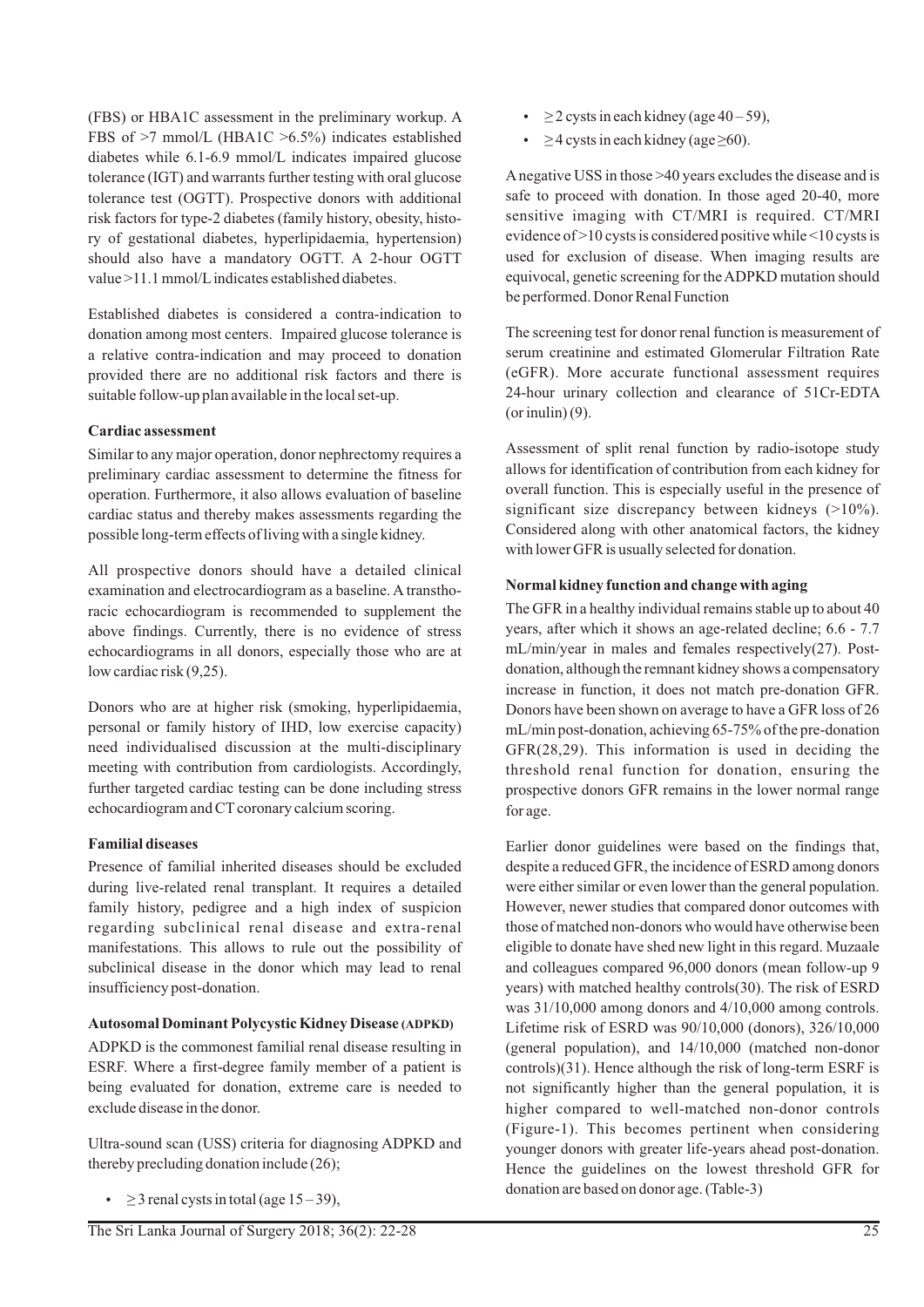| Table-3. Recommended age-specific GFR threshold for donation |
|--------------------------------------------------------------|
|--------------------------------------------------------------|

| AGE     | <b>Threshold GFR</b> |        |
|---------|----------------------|--------|
| (Years) | (ml/min/1.73m²)      |        |
|         | Male                 | Female |
| 20-29   | 90                   | 90     |
| 30-34   | 80                   | 80     |
| 35      | 80                   | 80     |
| 40      | 80                   | 80     |
| 45      | 80                   | 80     |
| 50      | 80                   | 80     |
| 55      | 80                   | 75     |
| 60      | 76                   | 70     |
| 65      | 71                   | 64     |
| 70      | 67                   | 59     |
| 75      | 63                   | 54     |
| 80      | 58                   | 49     |

## **Proteinuria**

Proteinuria is an independent risk factor for ESRF and cardiovascular mortality. Hence, all potential donors require accurate assessment and quantification of proteinuria. According to Amsterdam guidelines, the threshold for the acceptable donation was 24-hour urinary protein excretion of <300 mg(32). Although it remains the gold standard, a 24-hour urinary collection is cumbersome and laden with errors. Hence currently recommended alternative tests are spot urine assessment for albumin/creatinine ratio (ACR) or protein/creatinine ratio (PCR) (9).

Overt proteinuria (ACR >30 mg/mmol, PCR>50 mg/mmol) is a marker of future cardiovascular mortality and progression to ESRF, considered an absolute contra-indication to donate. Moderate proteinuria (ACR 3-30 mg/mmol, PCR 15-50 mg/mmol) is a relative contra-indication. Benign causes of proteinuria (urinary tract infection UTI, febrile illness,

vigorous exercise, orthostatic proteinuria) need to be considered in otherwise healthy donors. If identified, the cause needs to be rectified and the test repeated to establish complete resolution before donating. In suspected orthostatic proteinuria, a sample immediately after waking needs to be assessed before donation.

## **Hematuria**

All donors need to have basic urinalysis including at least two separate reagent strip tests in the screening stage. Non-visible haematuria (NVH)/(microscopic haematuria) has a prevalence of up to 20% in the general population(33). Persistent NVH hematuria in a donor requires more rigorous investigation after excluding benign causes such as infection, strenuous exercise and menstruation.

Further investigation of NVH aims to exclude urological disease (calculi, inflammation, carcinoma) and glomerular disease. These include urine culture (including tuberculosis), cytology and CT imaging. If these are negative, a flexible cystoscopy is indicated for all potential donors >40 years(9). If still negative and the donor remains committed, a renal biopsy is needed to exclude glomerular disease. The presence of red cell casts, proteinuria and dysmorphic red cells are suggestive of glomerular pathology. A positive glomerular disease on biopsy will preclude donation.

Thin basement membrane disease (TBMD) can be diagnosed in 10-50% of patients undergoing biopsy for persistent NVH(34). This is considered benign and donors who have donated with TBMD have not demonstrated any definite progression to ESRF. Nevertheless, such donors should only be considered in exceptional circumstances and should be educated regarding the limited long-term available data.



The Sri Lanka Journal of Surgery 2018; 36(2): 22-28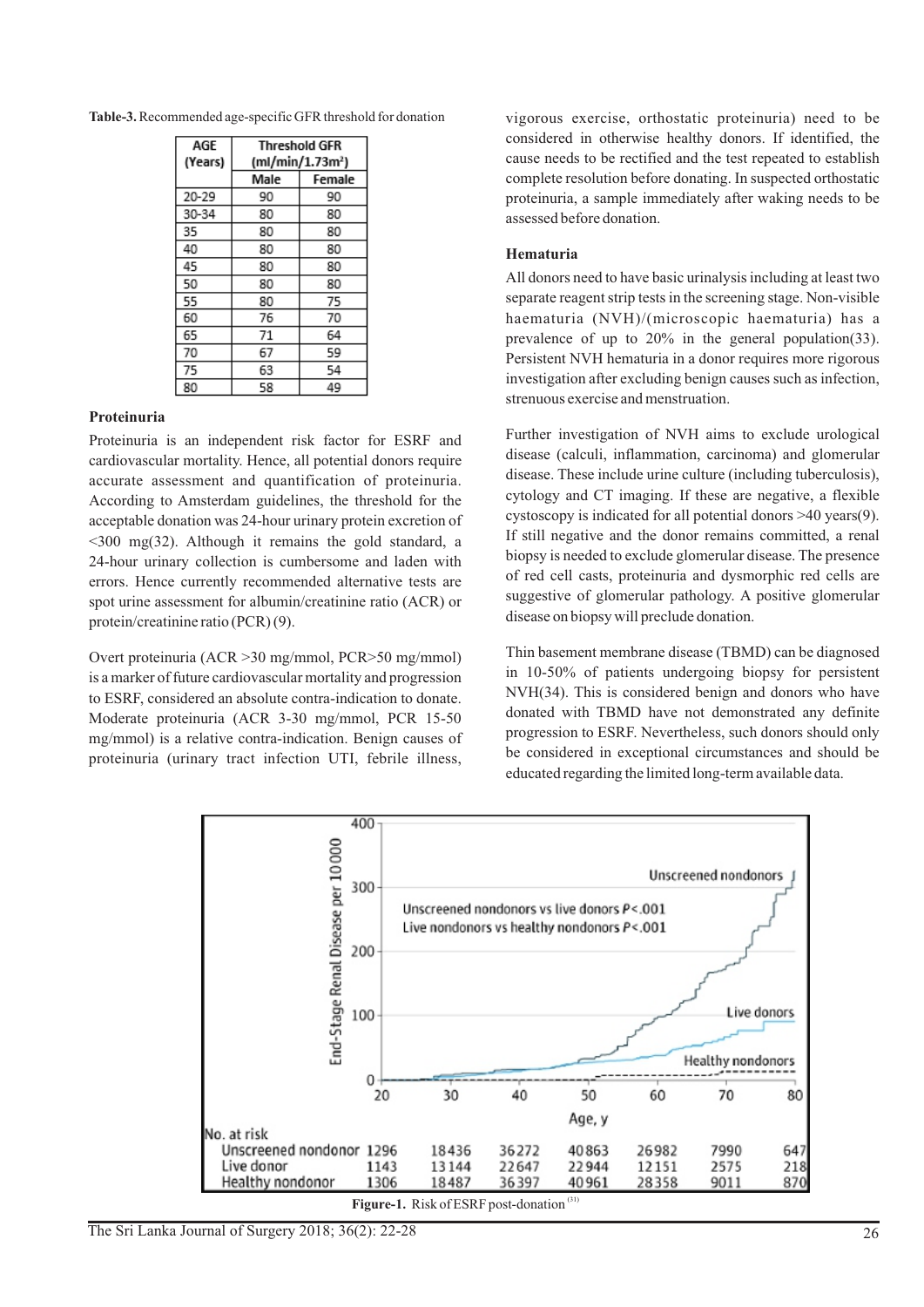## **Pyuria**

**Significant pyuria** (>10 white cells/mm3) should be investigated, and donation should only proceed if it can be attributed to a benign reversible cause and confirmation of such after appropriate treatment. Asymptomatic pyuria is common in the general population (2.6% of men, 13.9% of women)(35,36). The commonest reason is UTI which needs to be excluded by urinary culture.

The most frequent reasons for sterile pyuria include atypical infections (fungal, tuberculosis etc.), partially treated UTI, calculi, stents, prostatitis etc. In the local set-up with a higher prevalence of tuberculosis, genito-urinary tuberculosis should be excluded by 3 consecutive early morning samples. If no identifiable cause is found for persistent pyuria, it warrants renal biopsy to exclude interstitial nephritis or pyelonephritis, both of which are contra-indications for donation.

## **Radiologic Evaluation**

Contrast CT abdomen including CT angiogram is mandatory before donation. This can visualize the renal parenchyma, the presence of cysts, calculi, arterial, venous and ureteric anatomy. It allows precise characterisation of the anatomy in deciding suitability, best operative approach and which kidney to harvest for donation etc.

Kidney donation is contraindicated in the presence of a gross parenchymal anomaly, horseshoe kidney, multiple bilateral cystic disease or complex septated cyst, angiomyolipoma or nephrocalcinosis, multiple bilateral calculi.

## **DonorSmoking, alcohol and substance abuse**

As for any major surgery, active smoking becomes a risk factor for increase peri-operative morbidity. It also becomes an added risk factor for those who are obese or hypertensive. The Amsterdam forum recommends smoking cessation at least 4-weeks before the donation which is the standard practice in our programme. Furthermore, these donors should be enrolled in smoking cessation clinics for sustained abstinence to minimise future risks.

Donors with a history of regular alcohol use should be evaluated to exclude hepatic insufficiency that would preclude donation(37). Potential donors who are engaged in substance abuse are excluded from donation.

## **Hypercoagulability**

Prospective donors with a history of venous thromboembolism (VTE), family history of thrombophilia or females with recurrent miscarriages should have a thrombophilia screen. This includes an assessment of protein C and S levels, antithrombin III, factor-V Leiden mutation, anti-cardiolipin antibody, lupus anticoagulant, prothrombin gene mutation and homocysteine levels. History of recurrent VTE or

## **Conclusion**

Live donors remain the mainstay of renal transplantation in most countries including Sri Lanka. While a more comprehensive standardized deceased donor program is evolving, live donors still far outweigh the deceased donors. Although live donation remains safe, meticulous evaluation and screening are required to ensure long-term safety and well-being of the donor. Furthermore, stringent post-donation follow-up with attention to renal function as well as overall general medical health will contribute to minimising longterm risks to such donors.

**Table-4.**Contra-indications to donate

## Exclusion Criteria for donation

## Medical:

- . Age < 18 (Individual cut-off of 25yrs for male and 30-yrs for females in altruistic donation)
- Significant renal disease in the past
- · High risk of renal disease post-donation, proteinuria, albuminuria over recommended threshold
- . Inadequate GFR according to age-related cut off
- · Uncontrolled hypertension
- · Prohibitive nephrolithiasis
- · Morbid obesity
- · Established Diabetes
- · Significant uncontrolled medical illness, infection
- . Logistical problems in obtaining long-term follow up

## Psychosocial:

- . Inability to give informed consent
- · Psychosocial instability
- · Coercion
- · Evidence of financially driven donation

All authors disclose no conflict of interest. The study was conducted in accordance with the ethical standards of the relevant institutional or national ethics committee and the Helsinki Declaration of 1975, as revised in 2000.

## **References**

- 1. Kasiske B, Zeier M, Craig J. KDIGO clinical practice guideline for the care of kidney transplant recipients. Am J Transplant. 2009;9(3):S1-155.
- 2. Abecassis M, Bartlett ST, Collins AJ, Davis CL, Delmonico FL, Friedewald JJ, et al. Kidney transplantation as primary therapy for end-stage renal disease: a National Kidney Foundation/Kidney Disease Outcomes Quality Initiative (NKF/KDOQITM) conference. Clin J Am Soc Nephrol. 2008;3(2):471–80. doi.org/10.2215/CJN.05021107
- 3. Collins AJ, Foley RN, Herzog C, Chavers B, Gilbertson D, Ishani A, et al. US renal data system 2012 annual data report. American Journal of Kidney Diseases. 2013;61(1 SUPPL.1). doi.org/10.1053/j.ajkd.2012.11.031
- 4. Collins AJ, Foley R N, Herzog C, Chavers B M, Gilbertson D,